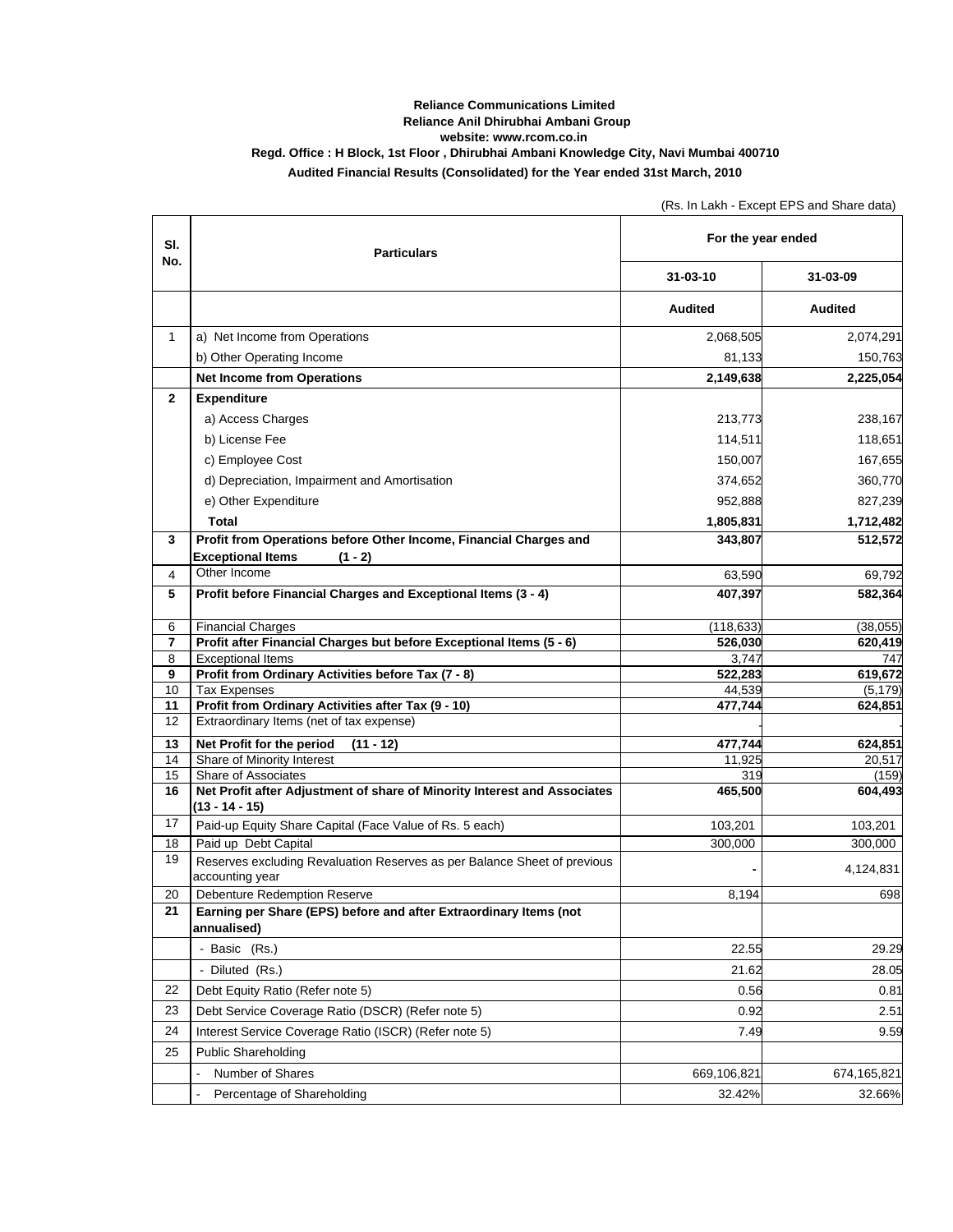| 26 | <b>Promoters and Promoter Group Shareholding</b>                                             |               |               |
|----|----------------------------------------------------------------------------------------------|---------------|---------------|
|    | a) Pledged / Encumbered                                                                      |               |               |
|    | - Number of Shares                                                                           | Nill          | 272,345,338   |
|    | - Percentage of Shares (as a % of the total shareholding of Promoters and<br>Promoter Group) | N.A.          | 19.60%        |
|    | - Percentage of Shares (as a % of the total share capital of the company)                    | N.A.          | 13.19%        |
|    | b) Non-encumbered                                                                            |               |               |
|    | - Number of Shares                                                                           | 1,394,920,060 | 1,117,515,722 |
|    | - Percentage of Shares (as a % of the total shareholding of Promoters and<br>Promoter Group) | 100.00%       | 80.40%        |
|    | - Percentage of Shares (as a % of the total share capital of the company)                    | 67.58%        | 54.15%        |

## **Segment wise Revenue, Results and Capital Employed**

| SI.<br>No. | <b>Particulars</b>                                                 | For the year ended |                |
|------------|--------------------------------------------------------------------|--------------------|----------------|
|            |                                                                    | 31-03-10           | 31-03-09       |
|            |                                                                    | <b>Audited</b>     | <b>Audited</b> |
| 27         | <b>Segment Revenue</b>                                             |                    |                |
|            | a) Wireless                                                        | 1,663,961          | 1,736,763      |
|            | b) Global                                                          | 831,868            | 679,094        |
|            | c) Broadband                                                       | 283,855            | 252,427        |
|            | d) Investments                                                     | 20,949             | 32,782         |
|            | e) Others / Unallocated                                            | 96,781             | 67,503         |
|            | <b>Total</b>                                                       | 2,897,414          | 2,768,569      |
|            | Less: Inter segment revenue                                        | (684, 186)         | (473, 723)     |
|            | <b>Income from Operations</b>                                      | 2,213,228          | 2,294,846      |
| 28         | <b>Segment Results</b>                                             |                    |                |
|            | Profit / (Loss) before Tax and Financial Charges from each segment |                    |                |
|            | a) Wireless                                                        | 375,496            | 427,921        |
|            | b) Global                                                          | 75,405             | 85,566         |
|            | c) Broadband                                                       | 68,139             | 81,500         |
|            | d) Investments                                                     | 20,949             | 32,782         |
|            | e) Others / Unallocated                                            | (112, 592)         | (58, 045)      |
|            | <b>Total</b>                                                       | 427,397            | 569,724        |
|            | Less: Financial Charges (Net)                                      | (118, 633)         | (50, 695)      |
|            | Less: Exceptional Items and Impairment                             | 23,747             | 747            |
|            | <b>Total Profit before Tax</b>                                     | 522,283            | 619,672        |
| 29         | <b>Capital Employed</b>                                            |                    |                |
|            | (Segment assets - Segment liabilities)                             |                    |                |
|            | a) Wireless                                                        | 4,777,532          | 4,972,940      |
|            | b) Global                                                          | 790,375            | 1,092,506      |
|            | c) Broadband                                                       | 443,097            | 800,712        |
|            | d) Investments                                                     | 471,708            | 956,578        |
|            | e) Others / Unallocated                                            | 964,316            | 389,823        |
|            | <b>Total</b>                                                       | 7,447,028          | 8,212,559      |